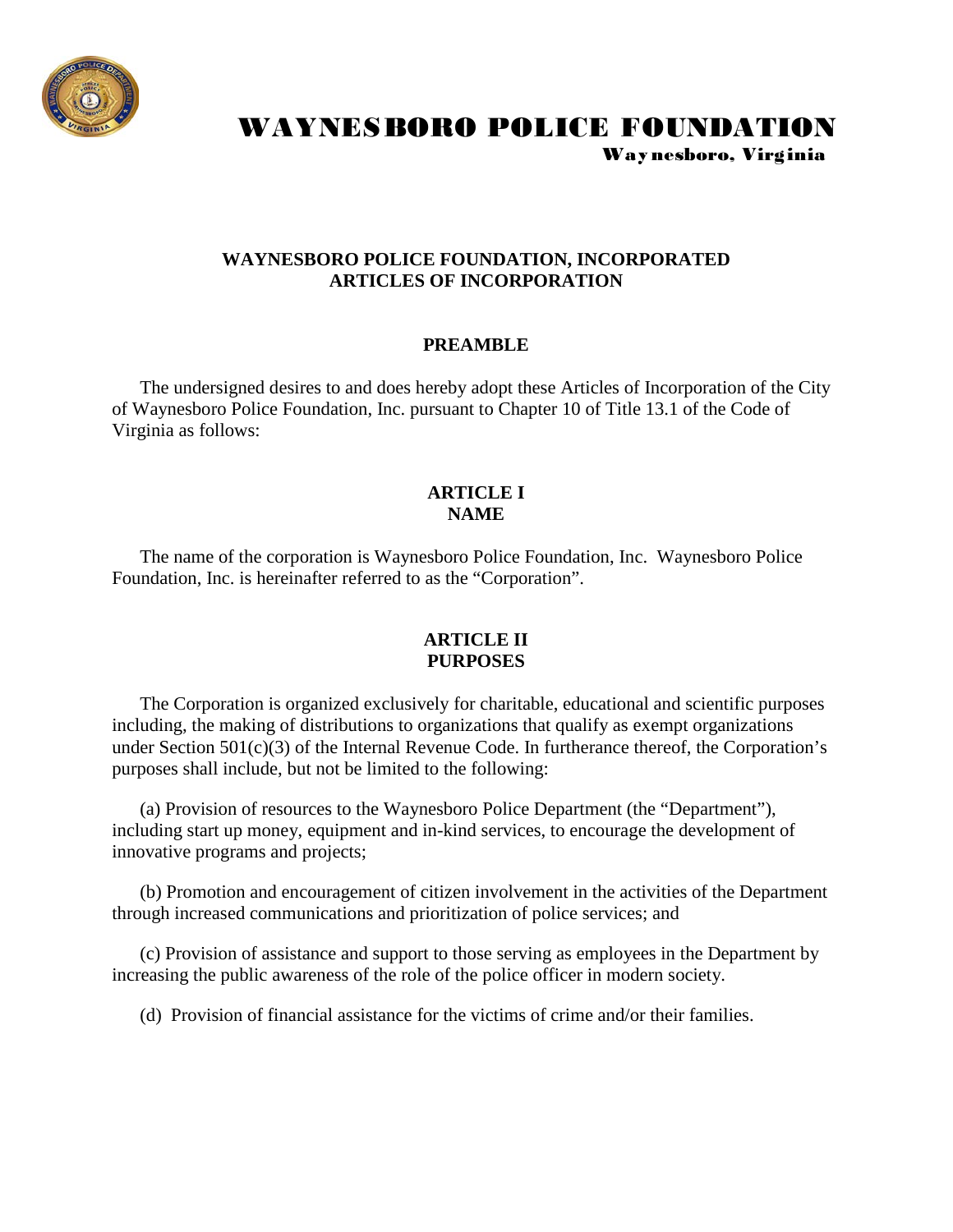

# WAYNESBORO POLICE FOUNDATION Way nesboro, Virginia

Notwithstanding any other provision of these articles, the Corporation shall not carry on any other activities not permitted to be carried on (a) by a corporation exempt from federal income tax under section  $501(c)(3)$  of the Internal Revenue Code, or the corresponding section of any future federal tax code, or (b) by a corporation, contributions to which are deductible under section  $170(c)(2)$  of the Internal Revenue Code, or the corresponding section of any future federal tax code.

# **ARTICLE III NET EARNINGS**

 No part of the net earnings of the Corporation shall inure to the benefit of or be distributable to its incorporator, directors, officers or other private persons except that the Corporation shall be authorized and empowered to pay reasonable compensation for services rendered and to make payments and distributions in furtherance of the purposes set forth in Article II hereof. No substantial part of the activities of the Corporation shall be the carrying on of propaganda, or otherwise attempting to influence legislation, and the Corporation shall not participate in or intervene in (including the publishing or distribution of statements) any political campaign on behalf of or in opposition to any candidate for public office.

## **ARTICLE IV DISTRIBUTION UPON DISSOLUTION**

 Upon the dissolution of the Corporation, and after all of its liabilities and obligations have been paid, satisfied and discharged or adequate provisions made therefor, all of the Corporations' remaining assets shall be distributed for one or more exempt purposes within the meaning of section 501(c)(3) of the Internal Revenue Code, or the corresponding section of any future federal tax code, or shall be distributed to the federal government, or to a state or local government, for a public purpose. Any such assets not so disposed of shall be disposed of by a Court of Competent Jurisdiction of the city/county in which the principal office of the corporation is then located, exclusively for such purposes or to such organization or organizations, as said Court shall determine, which are organized and operated exclusively for such purposes.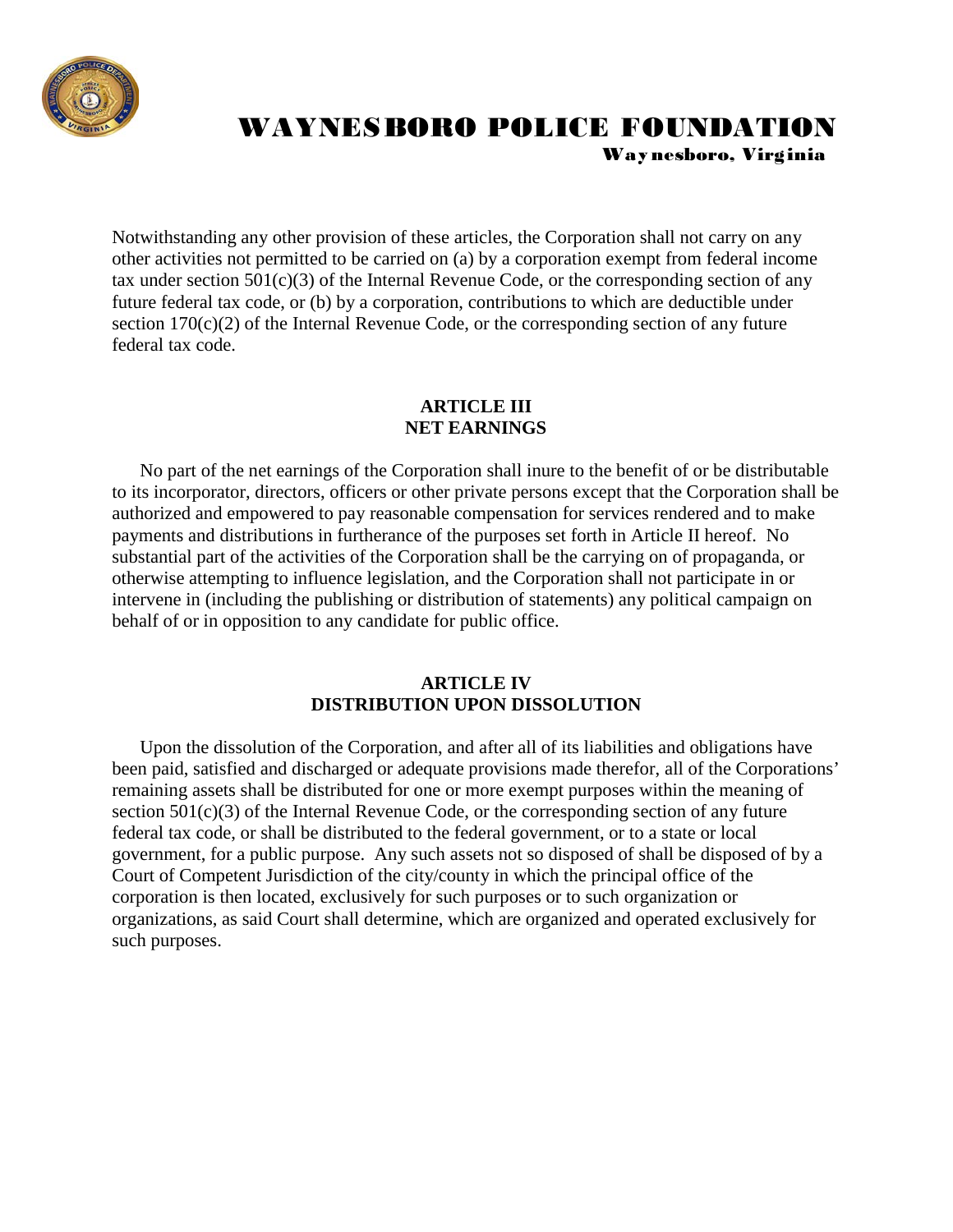

# WAYNESBORO POLICE FOUNDATION

Way nesboro, Virginia

# **ARTICLE V DIRECTORS**

 **5.1 Requirement for and Duties of Board of Directors**. The Corporation shall have a board of directors (the Board of Directors). All corporate powers shall be exercised by or under the authority of, and the business of the Corporation managed under the direction of the Board of Directors, subject to the limitations set forth in these Articles of Incorporation. It shall be the duties of the Board of Directors to promote the Foundation and to oversee all donations whether monetary or material. All monetary funds received shall be deposited in a timely manner and in a federally insured depository. The Board shall not be geographically limited to its' fund raising activities nor its promotion of the Foundation provided that all efforts on behalf of the

Foundation are ethical and within the letter and spirit of the laws of the Commonwealth of Virginia. Disbursements of funds shall require two (2) signatures.

 **5.2 Election or Appointment** At each annual meeting held after the first annual meeting, the Board shall elect a Chairman, Vice Chairman, Treasurer and Vice Treasurer. Directors shall be elected for terms of three years, measured from the beginning of the nearest fiscal year. Directors may be re-elected without limit.

# **5.3 Removal / Vacancies:**

 (a) The Board of Directors may remove any Director, with cause, at any time, but only at a meeting called for that purpose, and the notice of the meeting must state that the purpose or one of the purposes, of the meeting is the removal of the Director. The removal of a Director shall be effective only upon the affirmative vote of a majority of the remaining Directors. If a Director, without a reasonable excuse approved by the Chairperson, is absent from three regular business meetings in a twelve (12) month period, the Director is automatically removed from his / her place on the Board.

 (b) A vacancy on the Board of Directors, including a vacancy resulting from the removal of a Director or an increase in the number of Directors may be filled, by the affirmative vote of a majority of the remaining (though less than a quorum) Board of Directors. In the case of a resignation that will become effective at a specified later date, a vacancy may be filled before it occurs, but the new Director may not take office until the vacancy occurs.

 **5.4 Qualifications for Directors**: Directors will be individuals with a demonstrated interest in the public safety of the City of Waynesboro, but they need not be residents of the City of Waynesboro or the Commonwealth of Virginia. The Bylaws may prescribe additional qualifications for directors.

 **5.5 Compensation of Directors**: The Corporation shall not pay any director a fee or other compensation for attending regular or special meetings of directors or otherwise serving as a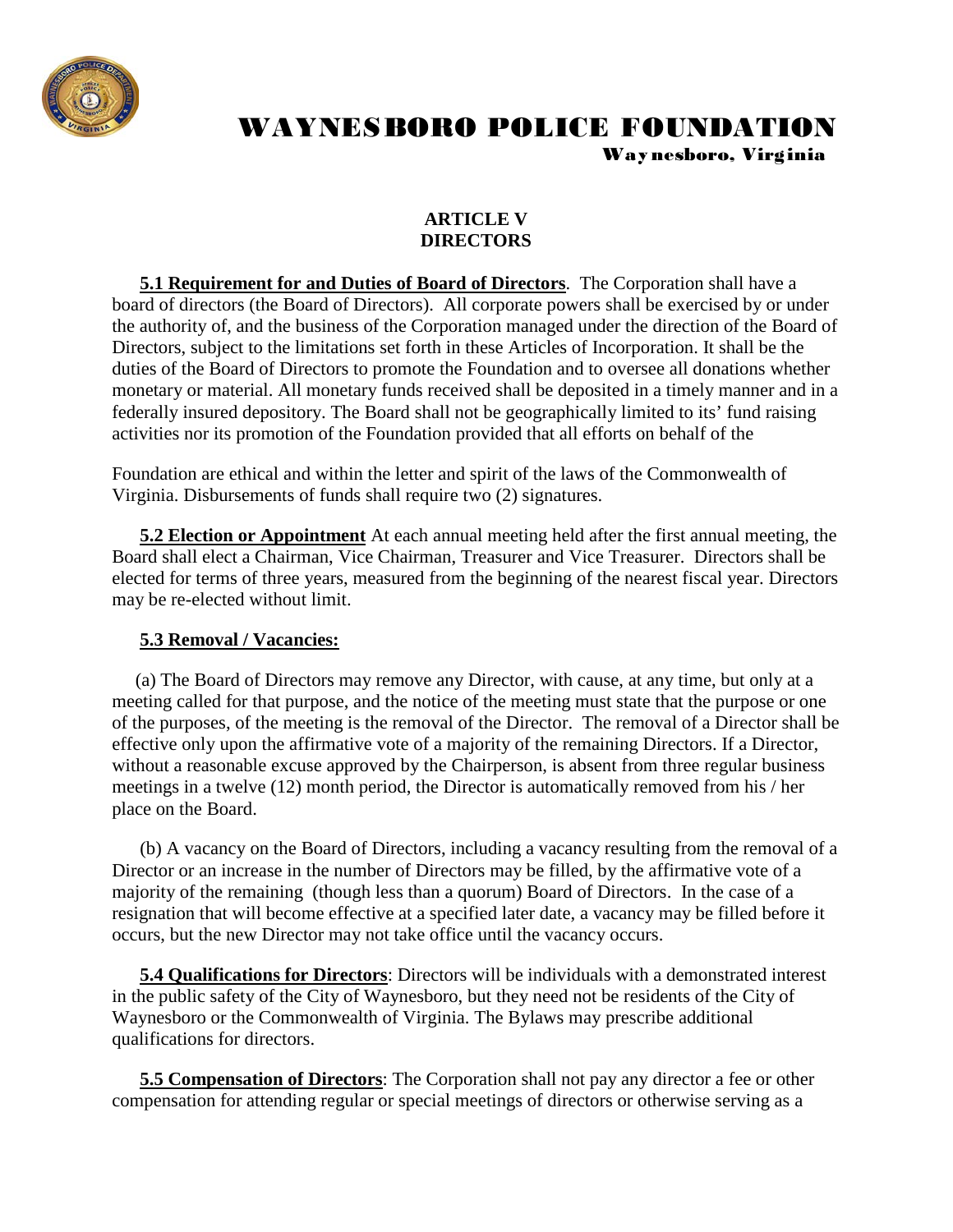

# WAYNESBORO POLICE FOUNDATION Way nesboro, Virginia

director of the Corporation; provided, however, that the Corporation may reimburse any director for reasonable expenses incurred by him / her in attending any regular or special meeting of directors and such reimbursement shall be payable whether or not a meeting is adjourned because of the absence of a quorum, and provided further that nothing herein shall be construed to preclude a director from serving the Corporation in any other capacity and receiving compensation therefore.

# **ARTICLE VI REGISTERED OFFICE AND REGISTERED AGENT**

 The address of the registered office of the Corporation, which is located in the City of Waynesboro, Virginia, is 250 South Wayne Avenue Suite 102 Box 3, Waynesboro, Virginia 22980. The registered agent of the Corporation is Michael D. Wilhelm, who is a resident of Virginia.

# **ARTICLE VII LIMIT ON LIABILITY AND INDEMNIFICATION**

 **7.1 Limit on Liability**: In every instance in which the Virginia Nonstock Corporation Act, as it exists on the date hereof or may hereafter be amended, permits the limitation or elimination of liability of directors or officers of a corporation to the corporation, the directors and officers of the Corporation shall not be liable to the Corporation.

 **7.2 Mandatory Indemnification**: The Corporation (the term "Corporation" as used in this Section 8.2 shall mean the Corporation only and no predecessor entity or other legal entity) shall indemnify any individual who is, was or is threatened to be made, a party to a civil, criminal, administrative, investigative or other proceeding (including a proceeding by or in the right of the Corporation) because such individual is or was a director or officer of the Corporation, or of any other legal entity controlled by the Corporation, against all liabilities and reasonable expenses incurred by him/her on account of the proceeding except such liabilities and expenses as are incurred because of his/her willful misconduct or knowing violation of the criminal law. Before any indemnification is paid a determination shall be made that indemnification is permissible in the circumstances because the person seeking indemnification has met the standard of conduct set forth above. Such determination shall be made in the manner provided by Virginia law for determining that indemnification of a director is permissible, provided however, that if a majority of the directors of the Corporation has changed after the date of the alleged conduct giving rise to a claim for indemnification, the determination that indemnification is permissible shall, at the option of the person claiming indemnification, be made by special legal counsel agreed upon by the Board of Directors and such person. Unless a determination has been made